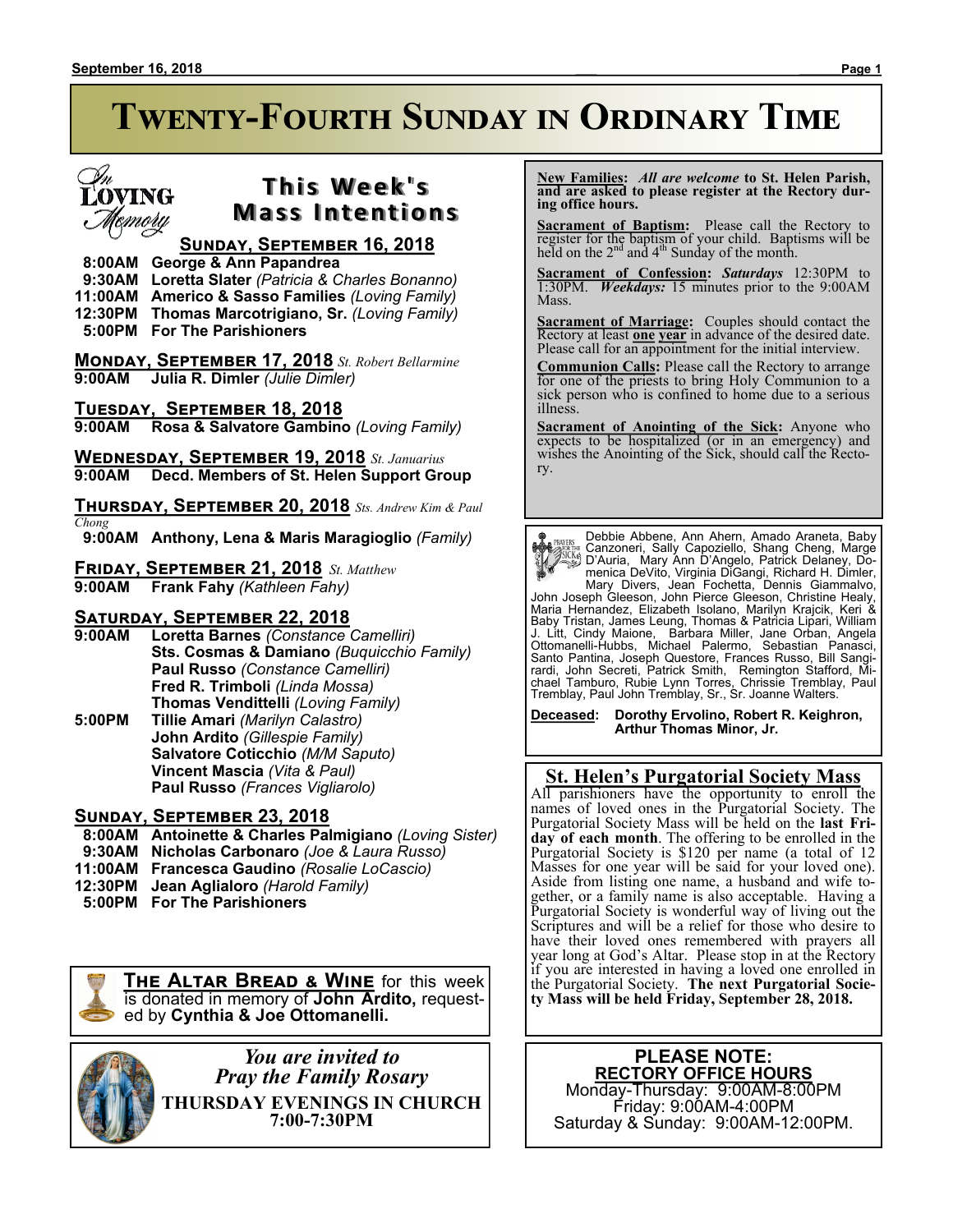

Beginning **Tuesday, September 25th ,** after the 9:ooAM Mass, we will be "experimenting" with a new concept here at the parish. Fr. Lukasz and I are calling it **Faith Lab**.

The definition of a Laboratory is "a room or building equipped for scientific experiments, research, or teaching." Now, we will not be creating anything like some mad scientists! Faith Lab is an invitation to all parishioners to bring their thoughts, research, and questions to the table in a setting that will be led by one or both of the

priests of the parish.

We will not be solving the problems of the world but more like engaging each other with questions like… "Why we do that?" or "Does the Church teach this?" or "Father, what's your opinion?" (including some of the more sticky questions). Father Lukasz and I are not theologians and so you may stump both of us! In fact, we will be open to anonymous questions!

There is no signup and no prerequisites or requirements, just a willingness to explore the Catholic faith in a respectful manner using Scripture, tradition, anecdotes and experiences.

Faith Lab will begin on Tuesday, September  $25<sup>th</sup>$ , after the 9:00 Mass, in the rectory, and will conclude on the Tuesday prior to Thanksgiving. Following Thanksgiving, the "**Foul Weather** 

**Friends**" (that's my moniker) will begin to meet in the rectory for coffee and cake, continuing through winter months and concluding the Tuesday before Holy Week. If Faith Lab is a success, Fr. Lukasz and I will plan evening dates throughout the winter months. As I said, Faith Lab will be conducted by both priests of the parish (depending on our schedules).

Come join us to explore and investigate the Catholic Faith!



Fr. Lukasz & Fr. Colamaria

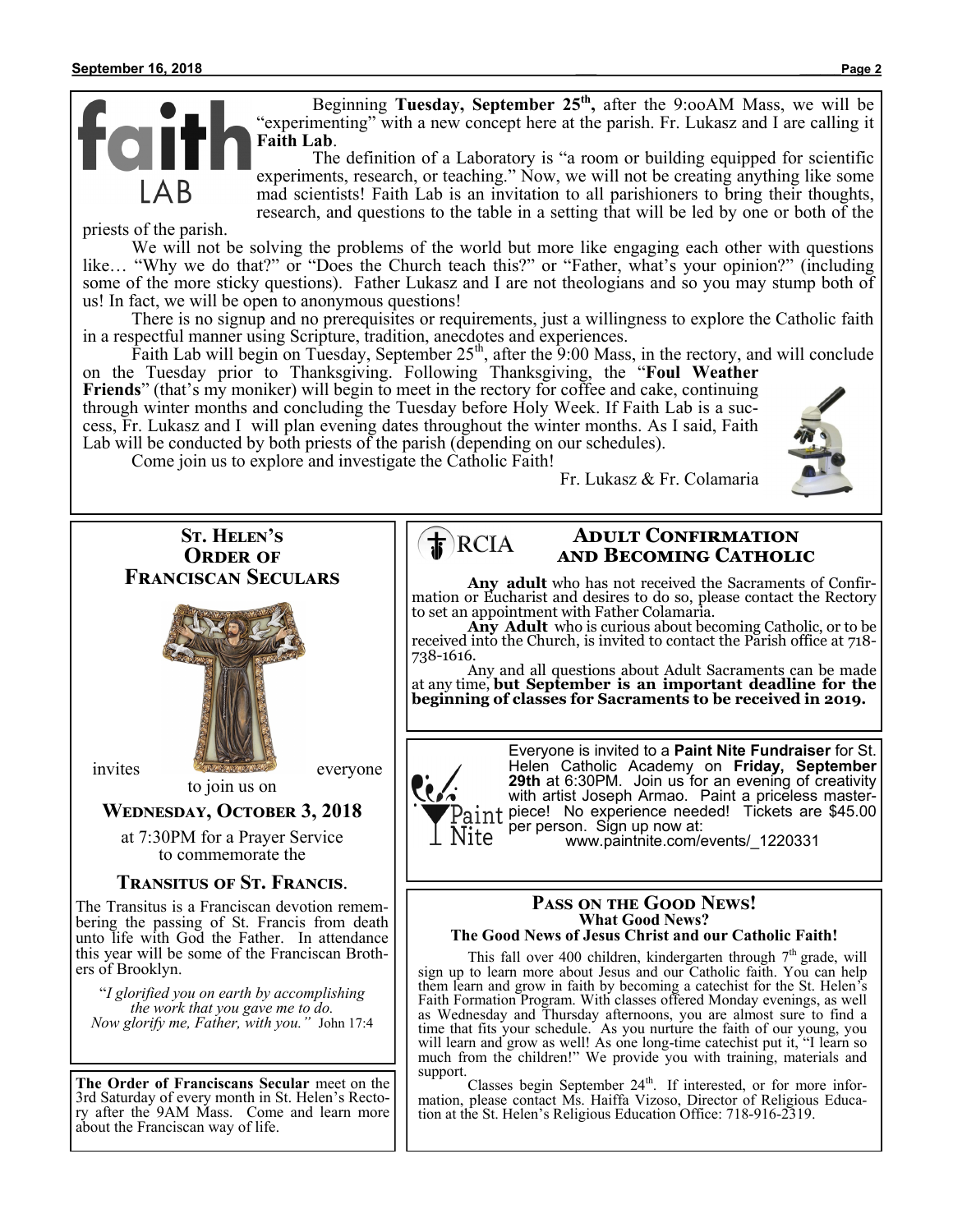## **The Kiwanis Club of Howard Beach Presents**

## **The Fabulous Acchords!**

*A Doo Wop Extravaganza and a Night of Entertainment with Music From The 50's, 60's, and 70's!*



**SATURDAY, OCTOBER 6, 2018 In Fr. Dooley Hall from 6:30-11:30PM (Doors open at 6:00PM)**

**\$60.00 Per Person (Table of 10: \$50 Per Person) Ticket includes hot buffet, soft drinks, coffee & dessert (to be served during intermission)—BYOB**

**For more information call Stephen at (917) 209-3336 or Dino at (646) 401-2805**

**Checks to be made payable to: Kiwanis Club of Howard Beach, and should be mailed to: Dino Bono, 16415 84th Street, Howard Beach, NY 11414**



**Catholic Charities of Brooklyn & Queens, Witnesses of Mercy Program** is sponsoring a special **Readiness Workshop** to help aid and assist seniors during hurricane season and other natural disasters. The Witness of Mercy program is designed

to assist the sick and homebound of our diocese when their families cannot.

 The Workshop will take place on **Saturday, September 29th** from 10:00AM-1:00PM at the Immaculate Conception Center, Room E (7200 Douglaston Pkwy., Douglaston, NY). A light breakfast and complimentary lunch will be served. If you are interested in attending and/or wish more information, please call Deacon Andrew Mastrangelo at (718) 722-6000, Ext. 6458, or email him at Andrew.Mastrangelo@ccbq.org.

**St. Helen's Support Group for the Physically Challenged** meets the first and third Wednesday of every month at 1:30PM in the Rectory meeting room. All are invited. For further information please call Joan at (718) 848-9173.

**Rosary for Peace…New Place, New Time** The Rosary for Peace, sponsored by the Saint Helen Secular Franciscan Fraternity, takes place in the Church at 6:30PM every Wednesday. The group prays for our Blessed Mother's intercession to end violence (both domestic and civil) and the persecution of Christians throughout the world. All parishioners are invited to join us. We welcome anyone willing to lead a decade of the Rosary in a language other than English.

#### **Policies Regarding Infant Baptism at St. Helen Parish**

Parents seeking Baptism for their children *who live within the territory of St. Helen Parish* are asked to register as members of the parish before requesting an initial interview for Baptism. Registration is easily done at the parish office anytime during business hours.

Parents seeking Baptism for their children *who live outside the territory of St. Helen Parish* are asked to obtain a letter from the parish in which they live authorizing the Baptism to take place at St. Helen.

Initial meetings with parents seeking Baptism for their children will normally take place **on the second Wednesday of each month from 7:00–9:00PM and on the fourth Saturday of each month from 10:00AM–12:00PM.**

#### **SEPTEMBER—OCTOBER, 2018**

**Mornings of Preparation Required Before a Baptism:** (*All begin at the 11:00AM Mass and*

*continue in the Msgr. McGinness Room)* **September 23 — October 14 & 28**

**Schedule for Baptisms:** (*All begin at 2:00PM)*

> **September 23 October 14 & 28**

**Please call 718-738-1616 for more information and/or to schedule an appointment.**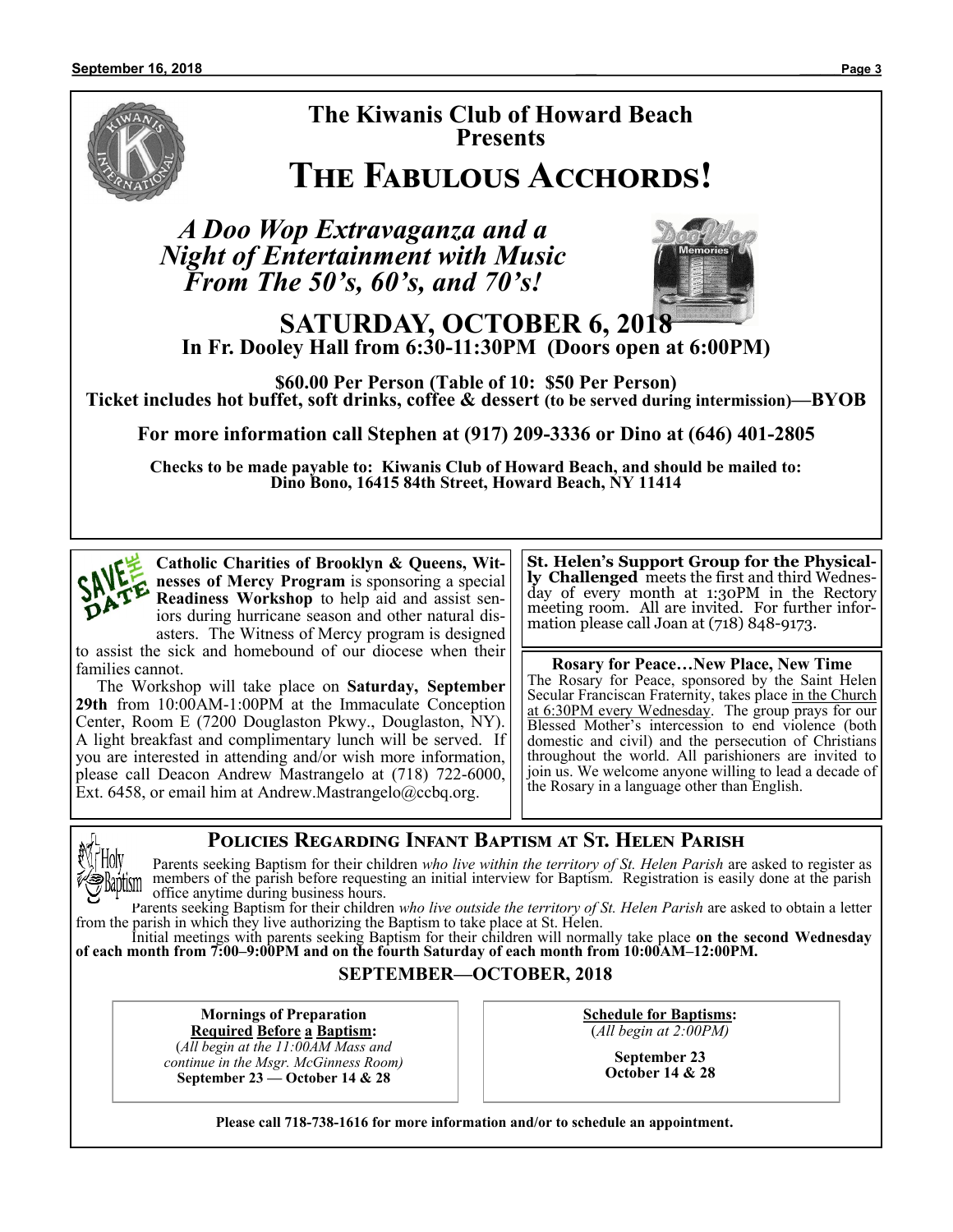## **Commemoration of Saint Padre Pio's 50th Anniversary**



the **50th Anniversary of the death of St. Padre Pio of Pietrelcina**. To honor his life and sainthood, our Parish will hold the following celebrations:

- For nine days, a **Novena** will be prayed after the 9:00AM Mass, beginning **Thursday, September 13th through September 21st**, and concluding on Saturday, September 22nd.
- There will be a **Holy Hour, including Benediction**, on Friday evening, September 21<sup>st</sup>, at 7:00PM, led by Deacon Vincenzo LaGamba, of St. Francis de Sales Church. He will speak of his life's dedication to St. Padre Pio.
- On the eve of St. Padre Pio's Feast Day, Saturday, September 22nd, **Mass** will be celebrated at 7:00PM. A candlelight procession, outside the Church, and veneration of his relic will follow.

*St. Pio of Pietrelcina, pray for us.*

## **REMEMBER TO MARK YOUR CALENDAR!**